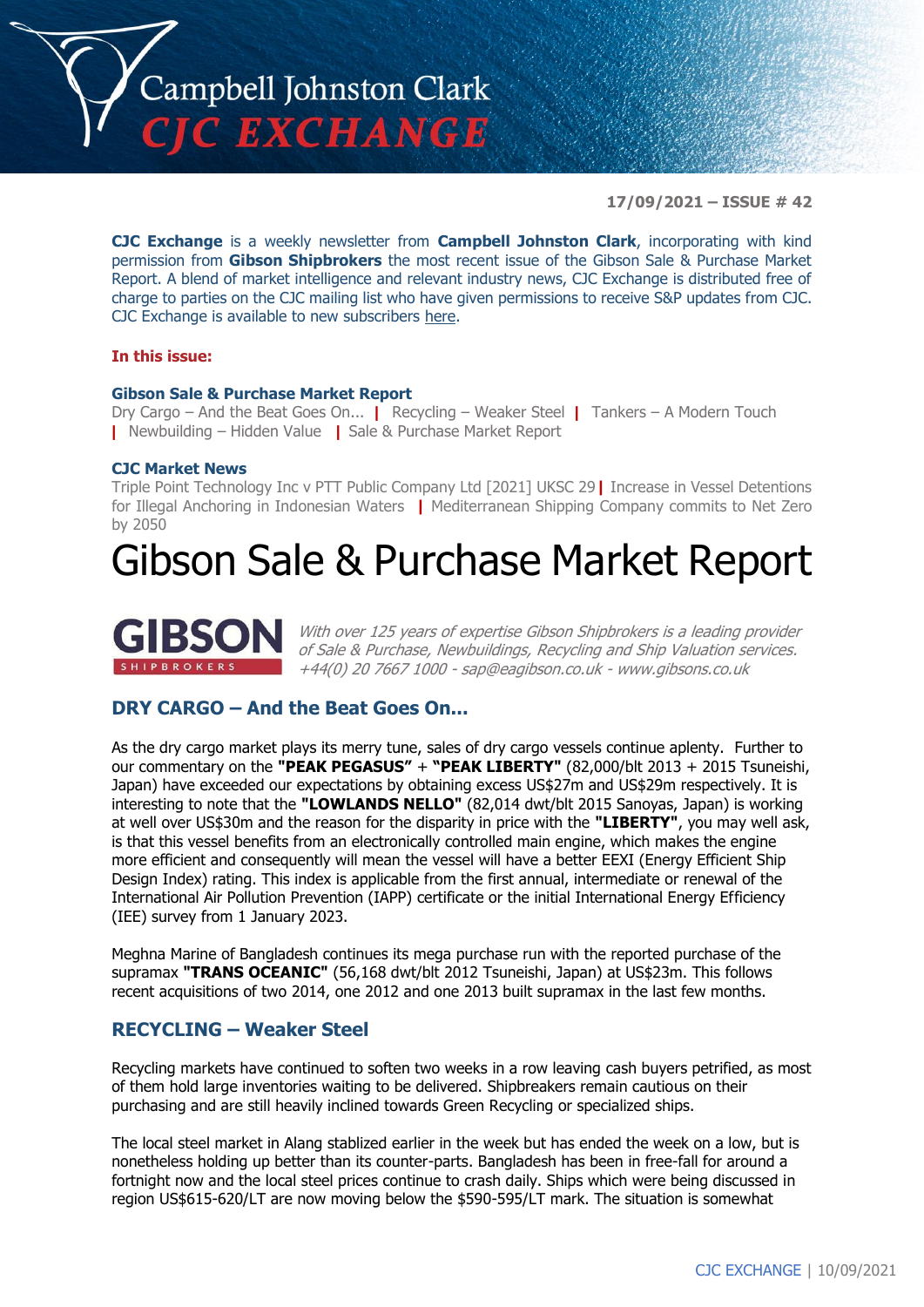

mirrored also in Pakistan, as their local currency against the Dollar has depreciated to an historic low of 169.6 Pakistani Rupees.

Overall market sentiments are weakened and cash buyers / breakers are uncertain in which direction prices may move in the coming months. So far this correction in prices has amounted to around US\$30-40/LT.

# **TANKERS – A Modern Touch**

S&P market stakeholders seem to have benefited from taking some time off over the summer, with this week seeing a welcome resurgence of interest and activity in the tanker sector. While the most liquid segments continue to be older DPP/crude vessels, with the usual string of aframaxes and VLCCs being sold to Chinese buyers, we are seeing a definite interest from both prospective buyers and sellers in discussing modern tonnage; needless to say, pricing will be an issue, but with newbuilding prices having sky-rocketed in recent months, newbuilding parity pricing assessments will be looking somewhat more favourable for modern vessels. This jump in newbuilding prices is sure to add a further interesting dynamic in the coming months, as owners with existing tanker orders booked in the low (newbuilding) price period over 2019/2020 may well be inclined to sell the vessels for a decent premium today rather than face the current charter market.

#### **NEWBUILDING – Hidden Value**

Further container and LNG orders continue to emerge from Chinese and Korean yards showing that the competition from these sectors still remains real for tanker slots especially given remaining 2023 deliveries are few. Shipbuilding cost remains very firm and yards are also reporting tightened supply from makers having their production slashed due to local Chinese government environmental pressure on energy/ emission use. As we have all seen this year, any turbulence in the supply chain simply leads to higher pricing! so we maintain our forecast that shipbuilding pricing will not come down any time soon (apart from, perhaps, for the few remaining early delivery slots).

Whilst we note the current poor state of the tanker market, we nevertheless see a number of factors that could lead to increasing newbuilding enquiry on the basis a tanker market rebound/ rally arrives from the short term onwards. 2nd hand pricing of modern/ resale vessels remains high and if these hold to a point of market recovery, levels will obviously firm further making current newbuilding pricing an alternative avenue of investment (this has happened recently in the dry sector). A delayed recovery is of course also good for newbuildings with the prospect of catching the back end of any rally now possible. Of significance also, tankers are the only segment to not have seen a rally (both in the freight markets and newbuildings) and we believe likely that money from other recently lucrative sectors (like bulk and container) will flow into tankers if a rally takes hold which will push up asset values generally. Lastly, on topic of environmental compliance, which is synonymous with newbuildings these days, major charterers like BP are now asking for the EEXI of vessels signalling clear intent that chartering prospects will be impacted by vessels' CO2 emissions and of course newbuildings with phase 3 or 4 EEDI are best placed today meet these new requirements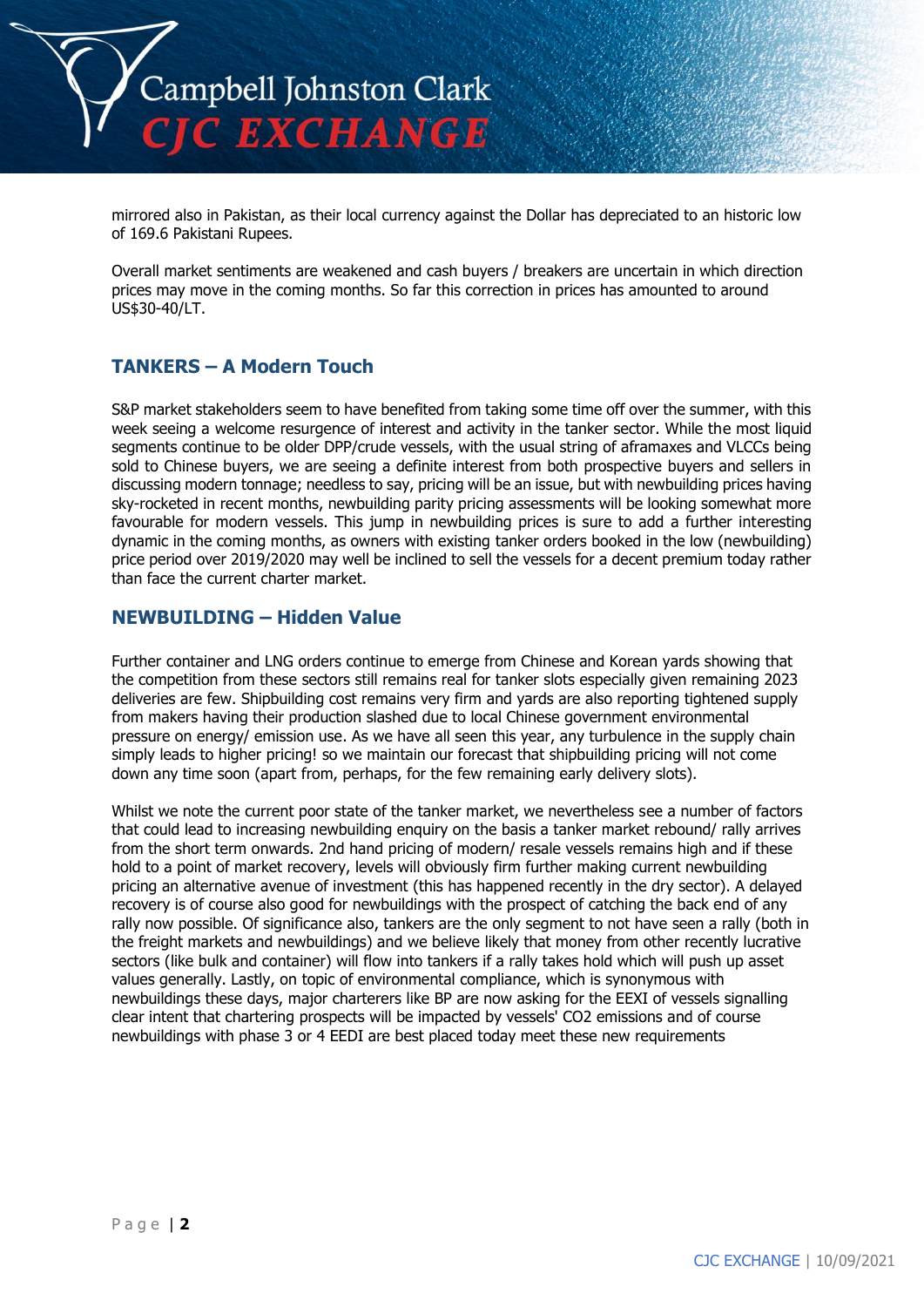# **Gibson Sale & Purchase Market Report**

#### **S&P SALES**

| <b>Vessel Name</b>                                                                | <b>DWT</b>       | <b>Built</b>     | Yard                                                                                           | <b>Buyers</b>                              | <b>Price</b><br>(\$/m) | <b>Notes</b>                                                    |  |
|-----------------------------------------------------------------------------------|------------------|------------------|------------------------------------------------------------------------------------------------|--------------------------------------------|------------------------|-----------------------------------------------------------------|--|
| <b>BULKERS</b>                                                                    |                  |                  |                                                                                                |                                            |                        |                                                                 |  |
| <b>NSS DYNAMIC</b>                                                                | 233,584          | 2002             | Imabari Saijo<br>(JPN)                                                                         | Chinese buyer                              | 18.5                   | SS due 6/22.                                                    |  |
| <b>PROSPEROUS</b>                                                                 | 179,100          | 2011             | Sungdong<br>(KRS)                                                                              | <b>Beks</b><br>Shipmanagement<br>& Trading | 30.5                   | <b>BWTS fitted. Tier</b><br>П.                                  |  |
| VIJAYANAGAR                                                                       | 82,167           | 2010             | <b>Tsuneishi</b><br>(JPN)                                                                      | <b>Undisclosed buyer</b>                   | 24                     | SS psd 7/20.<br><b>BWtS fitted.</b>                             |  |
| PEAK PEGASUS + PEAK LIBERTY                                                       | 82,000           | 2013+2015        | <b>Tsuneishi</b><br>(JPN)                                                                      | <b>Undisclosed buyer</b>                   | $xs 27 +$<br>xs 29     | Both BWTS fitted.                                               |  |
| <b>SHAO SHAN 5</b>                                                                | 76,500           | 2012             | Guangzhou<br>Huangpu<br>(CHN)                                                                  | Undisclosed buyer 20.82 (A) due 6/22. BWTS |                        | <b>Auction sale, SS</b><br>fitted.                              |  |
| <b>MAHAVIR</b>                                                                    | 74,005           | 2000             | Imabari (JPN) ASC Shipping                                                                     |                                            |                        | 11.8-12 SS psd 3/20.                                            |  |
| NAUTICAL RUNA + NAUTICAL<br><b>LUCIA</b>                                          | 63,500           | $2015 +$<br>2016 | <b>Jiangsu</b><br>Hantong<br>(CHN)                                                             | <b>Undisclosed buyer</b>                   | 55 en<br>bloc          | Long subs.<br><b>BWTS+Scrubber</b><br>fitted.                   |  |
| <b>NEW PRIDE</b>                                                                  | 58,761           | 2009             | <b>Tsuneishi</b><br>Cebu (PHI)                                                                 | <b>Undisclosed buyer</b>                   | 18.8                   | SS due 1/22. Dely<br>12/21.                                     |  |
| <b>TRANS OCEANIC</b>                                                              | 58,168           | 2012             | <b>Tsuneishi</b><br>(JPN)                                                                      | <b>Meghna Marine</b>                       | 23                     | SS psd 5/21.                                                    |  |
| <b>ATALANTI SB</b>                                                                | 56,019           | 2006             | Mitsui (JPN)                                                                                   | <b>Bangladeshi</b><br>buyer                | 16                     | SS psd 6/21.                                                    |  |
| <b>BAO ELLA</b>                                                                   | 53,468           | 2006             |                                                                                                | Imabari (JPN) Undisclosed buyer            | 15                     | SS psd 8/21.                                                    |  |
| KAIWO MARU                                                                        | 50,806           | 2011             | Oshima Zosen<br>(JPN)                                                                          | <b>Undisclosed buyer</b>                   | 19                     | SS psd 9/20.                                                    |  |
| <b>KMARIN MUGUNGHWA</b>                                                           | 37,013           | 2014             | Hyundai -<br>Vietnam<br>(VNM)                                                                  | <b>Undisclosed buyer</b>                   | 21                     | DD due<br>6/22.BWTS fitted.                                     |  |
| <b>HAMBURG PEARL</b>                                                              | 35,921           | 2011             | Hyundai Mipo<br>(KRS)                                                                          | Undisclosed buyer high 18                  |                        | Open hatch. SS<br>psd 1+2/21.<br><b>BWTS fitted.</b>            |  |
| SFL MEDWAY + SFL SPEY + SFL<br>KENT + SFL TRENT<br>SFL CLYDE + SFL TYNE + SFL DEE | 34,000<br>31,700 | $2*2012$<br>2013 | <b>Jiangsu</b><br>$2*2011 +$ Yangzijiang<br>(CHN)<br>$2*2012 +$ Guangzhou<br>Wenchong<br>(CHN) | Asian buyer                                | reg 100<br>en bloc     |                                                                 |  |
| <b>NIKI C</b>                                                                     | 30,036           | 2011             | <b>New Century</b><br>(CHN)                                                                    | Chinese buyer                              | $12 \overline{ }$      | SS due 9/21.                                                    |  |
| <b>LUCKY TRADER</b>                                                               | 23,522           | 1996             | Saiki (JPN)                                                                                    | Egyptian buyer                             | 6.7                    | SS psd 2/21.                                                    |  |
| <b>FSL LONDON</b>                                                                 | 19,966           | 2006             | Usuki (JPN)                                                                                    | PT Samudera                                | 10.2                   | St.Steel. SS due<br>9/21. Inc. TC @<br>\$12k pd for 3-5<br>yrs. |  |
| <b>OCEAN GULL</b>                                                                 | 9,500            | 2012             | Nanjing<br>Tianshun<br>(CHN)                                                                   | <b>Undisclosed buyer</b>                   | 3(A)                   | Forced sale, SS<br>due 6/22.                                    |  |
| <b>TANKERS</b>                                                                    |                  |                  |                                                                                                |                                            |                        |                                                                 |  |
| <b>KHK VISION</b>                                                                 | 305,749          | 2007             | Daewoo<br>(KRS)                                                                                | Chinese buyer                              | 32.5                   | SS due 3/22.                                                    |  |
| <b>KOS</b>                                                                        | 299,987          | 2001             | <b>Daewoo</b><br>(KRS)                                                                         | <b>Ukranians</b>                           | 27                     | SS due 10/21.                                                   |  |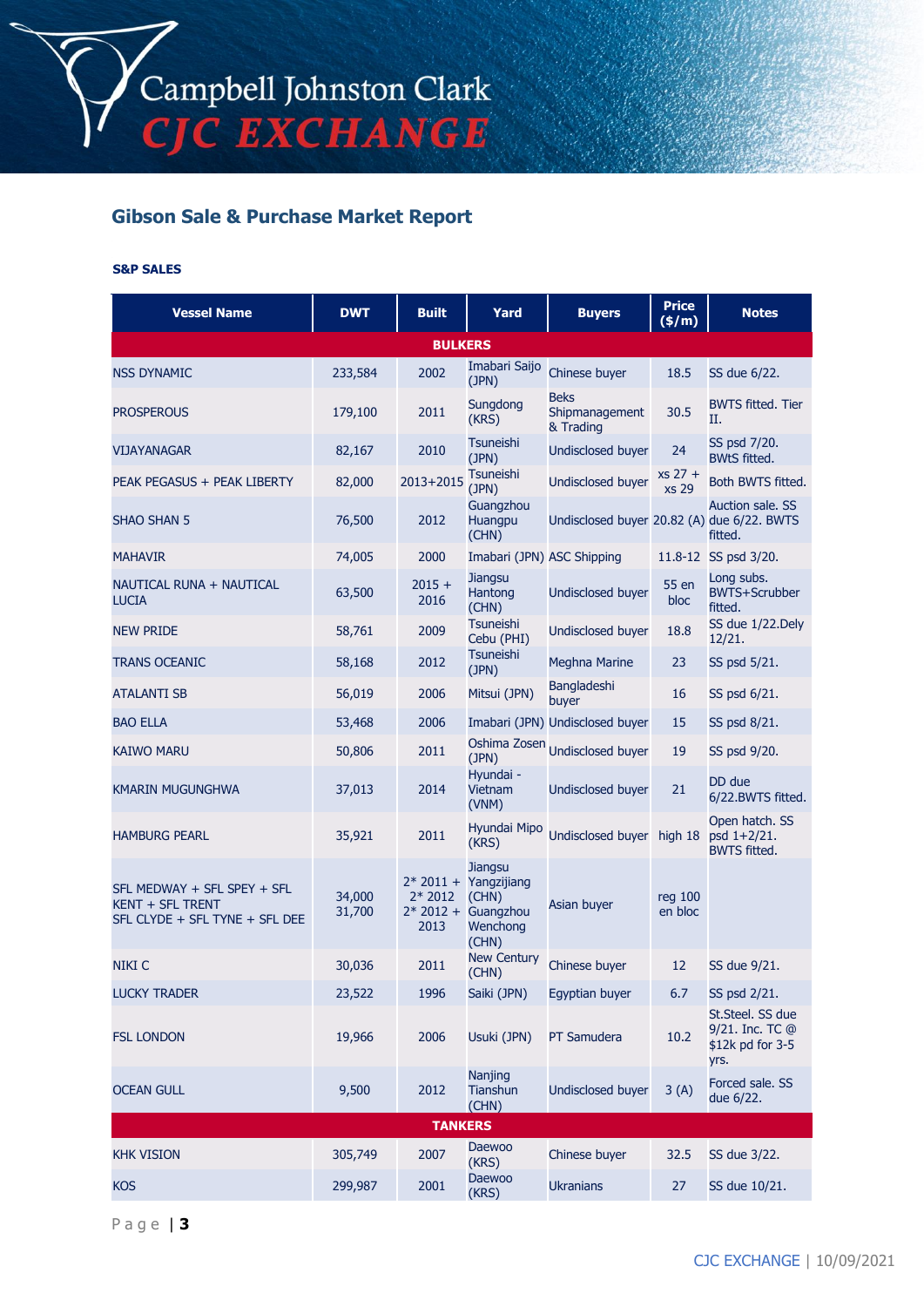# Campbell Johnston Clark<br>CJC EXCHANGE

| <b>MINERVA NIKE</b>                      | 105,470 | 2005             | Hyundai<br>Samho (KRS)         | Undisclosed buyer              | 14                | Old off-market<br>sale. DD due<br>4/22.              |  |
|------------------------------------------|---------|------------------|--------------------------------|--------------------------------|-------------------|------------------------------------------------------|--|
| <b>MINERVA ZOE</b>                       | 105,330 | 2004             | Hyundai<br>Samho (KRS)         | <b>Undisclosed buyer</b>       | 14                | DD due 5/22.                                         |  |
| YELLOW STARS + GREEN STARS               | 50,000  | $2021 +$<br>2022 | Hyundai Mipo<br>(KRS)          | <b>Hafnia Tankers</b>          | 35 each           | Deepwell. Inc.<br>existing 5 yrs TC<br>to Clearlake. |  |
| <b>OCEAN SUNRISE</b>                     | 49,999  | 2004             | Shina (KRS)                    | <b>Undisclosed buyer</b>       | 6.8(A)            | Auction sale.<br>Pump-room.<br><b>BWTS fitted.</b>   |  |
| ANGEL NO. 5                              | 46,829  | 2009             | Jiangsu<br>Jinling (CHN)       | Undisclosed buyer              | 11.8              | Deepwell. DD due<br>5/22.                            |  |
| <b>GENERAL CARGO / MULTI PURPOSE</b>     |         |                  |                                |                                |                   |                                                      |  |
| <b>MERMAID STAR</b>                      | 14,026  | 1999             |                                | Hakata (JPN) Undisclosed buyer | 4.2               | Geared.                                              |  |
| <b>CONTAINERS / RO-RO / REEFER / PCC</b> |         |                  |                                |                                |                   |                                                      |  |
| E. R. SWEDEN                             | 68,025  | 2002             | Samsung<br>(KRS)               | <b>Mount Street</b>            | low <sub>40</sub> |                                                      |  |
| <b>ACACIA REI</b>                        | 23,328  | 2010             | Guangzhou<br>Wenchong<br>(CHN) | Chinese buyer                  | 32.5              |                                                      |  |
| <b>BOSTON TRADER</b>                     | 12,930  | 2004             | (UKE)                          | Damen Okean Undisclosed buyer  | 17                |                                                      |  |

#### **NEWBUILDING ORDERS**

| <b>Ordering Client</b>                          | Vessel Type Size / No. Shipyard | of units                             | (Country)                                | <b>Delivery</b> | <b>Price</b><br>$(\$m)$ | <b>Notes</b>                                         |
|-------------------------------------------------|---------------------------------|--------------------------------------|------------------------------------------|-----------------|-------------------------|------------------------------------------------------|
|                                                 |                                 | <b>BULKERS</b>                       |                                          |                 |                         |                                                      |
| <b>Ciner Shipping</b>                           | Kamsarmax                       | 88,800 dwt Chengxi<br>x <sub>3</sub> | (CHN)                                    | 2024            | est. 34                 | Conventional fuel.<br>Tier III.                      |
| <b>Nisshin Shipping</b>                         | Kamsarmax                       | 85,000 dwt<br>x 7                    | Nantong<br>Xiangyu<br>(CHN)              | 2023-2024       | est. 42                 | LOI. LNG dual<br>fuel. Type C tank.                  |
| <b>Ciner Shipping</b>                           | <b>Ultramax</b>                 | x 4                                  | 63,000 dwt New Dayang<br>(CHN)           | 2024            |                         |                                                      |
|                                                 |                                 | <b>TANKERS</b>                       |                                          |                 |                         |                                                      |
| Louis Dreyfus Co                                | <b>MR</b><br>(Chemicals)        | x 1                                  | 50,000 dwt K Shipbuilding<br>(KRS)       | 2024            | 52                      | IMO II. LNG dual<br>fuel. Type C tank.               |
| <b>Vitol</b>                                    | <b>Bitumen</b>                  | 37,000 dwt Chengxi<br>$x1+1$         | (CHN)                                    | 2023            | est. 39                 |                                                      |
|                                                 |                                 |                                      | <b>CONTAINERS / RO-RO / REEFER / PCC</b> |                 |                         |                                                      |
| <b>Hartmann Group</b>                           | Containership                   | $3 + 3$                              | 3,500 TEU x Taizhou Sanfu<br>(CHN)       | 2024            | est. 62                 | LNG dual fuel.<br>Type C tank.                       |
| <b>TS Lines</b>                                 | Containership                   | $2 + 2$                              | 2,900 TEU x Fujian Mawei<br>(CHN)        | 2023            | est. xs 40              | Tier III. EEDI<br>Phase 3.                           |
| Blystad Shipping / Songa Box                    | Containership                   | 1,800 TEU x Huanghai<br>っ、           | (CHN)                                    | 2022-2023       |                         | Bangkokmax.                                          |
| Nordic Hamburg                                  | Containership                   | 1,380 TEU x<br>3                     | Penglai<br>Zhongbai<br>Jinglu (CHN)      | 2023-2024       | 30                      | Against 10 yrs TC<br>to BG Freight<br>Line.          |
| USC Barnkrug/Elbdeich Reederei                  | Containership                   | 1,380 TEU x                          | Penglai<br>Zhongbai<br>Jinglu (CHN)      | 2023            | 30                      |                                                      |
| <b>GAS</b>                                      |                                 |                                      |                                          |                 |                         |                                                      |
| MOL (against TC to Novatek Gas &<br>Power Asia) | <b>LNG</b>                      | 174,000<br>cbm $\times$ 4            | <b>Daewooo</b><br>(KRS)                  | 2024            |                         | Me-Ga engine.<br>Reliquefaction.<br>Shaft generator. |

**Newbuild and Second Hand Values** (\$ million)

**Indices**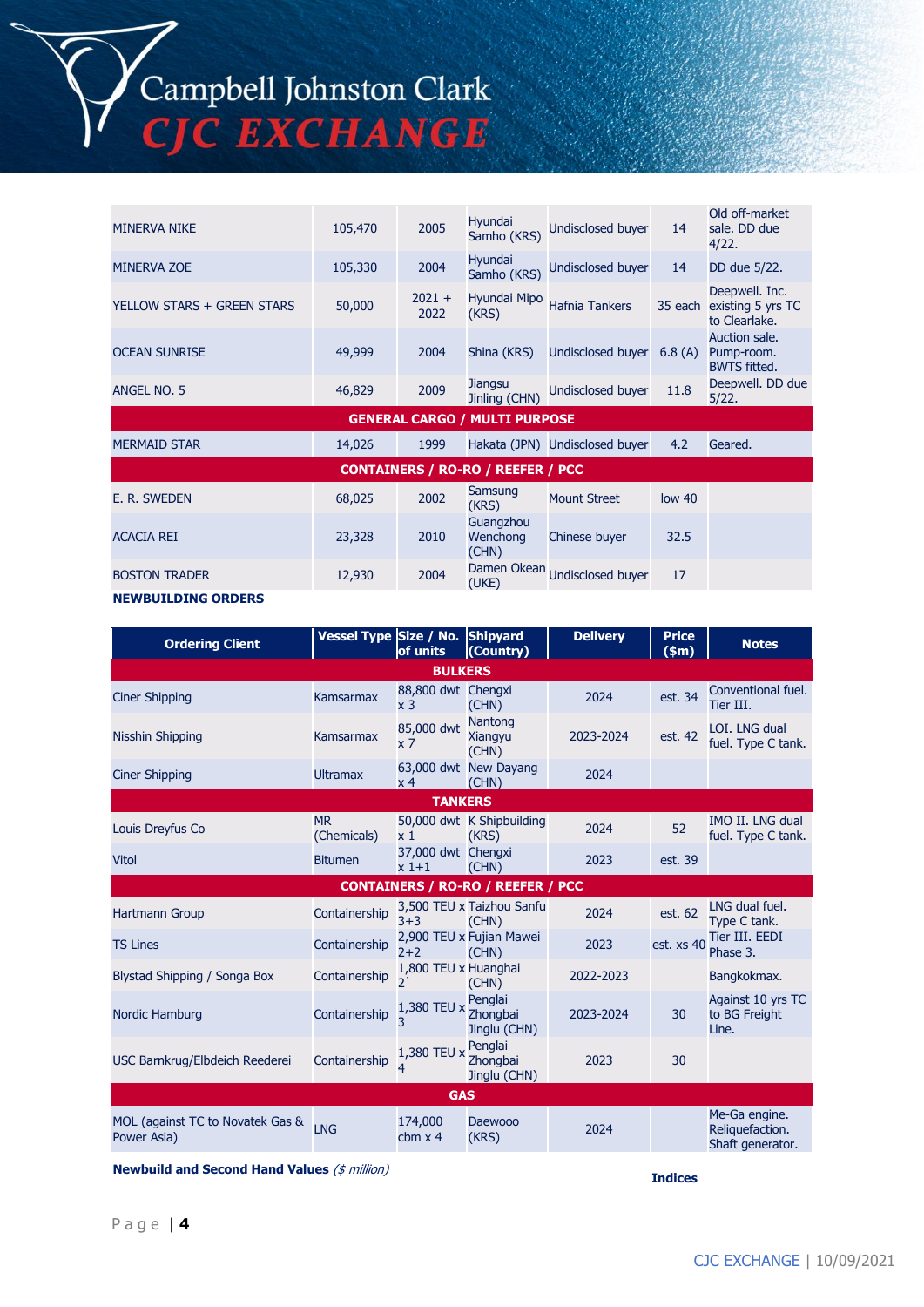|                            | <b>Newbuild</b> |                 | 5 Year Old 10 Year Old |
|----------------------------|-----------------|-----------------|------------------------|
| <b>Tankers</b>             |                 |                 |                        |
| <b>VLCC</b>                | 105             | 70              | 46.5                   |
| <b>SUEZMAX</b>             | 72              | 48              | 32                     |
| <b>AFRAMAX</b>             | 58              | 40              | 26                     |
| <b>MR</b>                  | 40              | 28              | 17.5                   |
| <b>Bulkers</b>             |                 |                 |                        |
| <b>CAPESIZE</b>            | $60^{\circ}$    | 40              | 33                     |
| <b>KAMSARMAX / PANAMAX</b> | $35^{\wedge}$   | 32.5k           | 25k/23.5p              |
| ULTRAMAX / SUPRAMAX        | $33.5^{\circ}$  | 31 <sub>s</sub> | 21.5s                  |
| <b>HANDYSIZE</b>           | $28.5^{\circ}$  | 25              | 17                     |
|                            |                 |                 |                        |

|                | C.O.B<br><b>Friday</b> |
|----------------|------------------------|
| <b>BDI</b>     | 4275                   |
| \$/Yen         | 109.99                 |
| <b>VLCC</b>    |                        |
| <b>AG/East</b> | 36                     |
| TD3 (WS)       |                        |

 $\land$  =Chinese price (otherwise based upon Japanese / Korean country of build)

*This report has been produced for general information and is not a replacement for specific advice. While the market information is believed to be reasonably accurate, it is by its nature subject to limited audits and validations. No responsibility can be accepted for any errors or any consequences arising therefrom. No part of the report may be reproduced or circulated without our prior written approval. © E.A. Gibson Shipbrokers Ltd 2021.*

# CJC Market News



Campbell Johnston Clark (CJC) is a medium-sized international law firm advising on all aspects of the shipping sector, from ship finance to dry shipping and comprehensive casualty handling, and all that happens in between. Today, we Campbell Johnston Clark have offices in London, Newcastle, Singapore and Miami.

## **Triple Point Technology Inc v PTT Public Company Ltd [2021] UKSC 29**



This decision is significant as it provides clarity with regard to liquidated damages. First, it establishes that an Owner's right to liquidated damages will not be lost due to an Owner failing to accept a piece of work or by the termination of the contract. Second, the use of the word "negligence" shall include negligent breach of contract. Third, any overall cap is likely to include liquidated damages.

Triple Point ('Tripple') and PTT Public Company Ltd ('PTT') entered a contract under English law (the 'Contract') in which

Triple Point were due to design and install particular software for PTT. A daily rate of liquidated damages was agreed for failure to deliver work on schedule. Article 5.3 of the contract provided that these were to run "from the due date for delivery up to the date PTT accepts such work".

A limit on Triple's overall liability was also capped to the contract price via article 12.3. However, a carve out stated that the limitation of liability did not apply to Tripple's liability resulting from fraud, negligence, gross negligence or wilful misconduct.

P a g e | **5**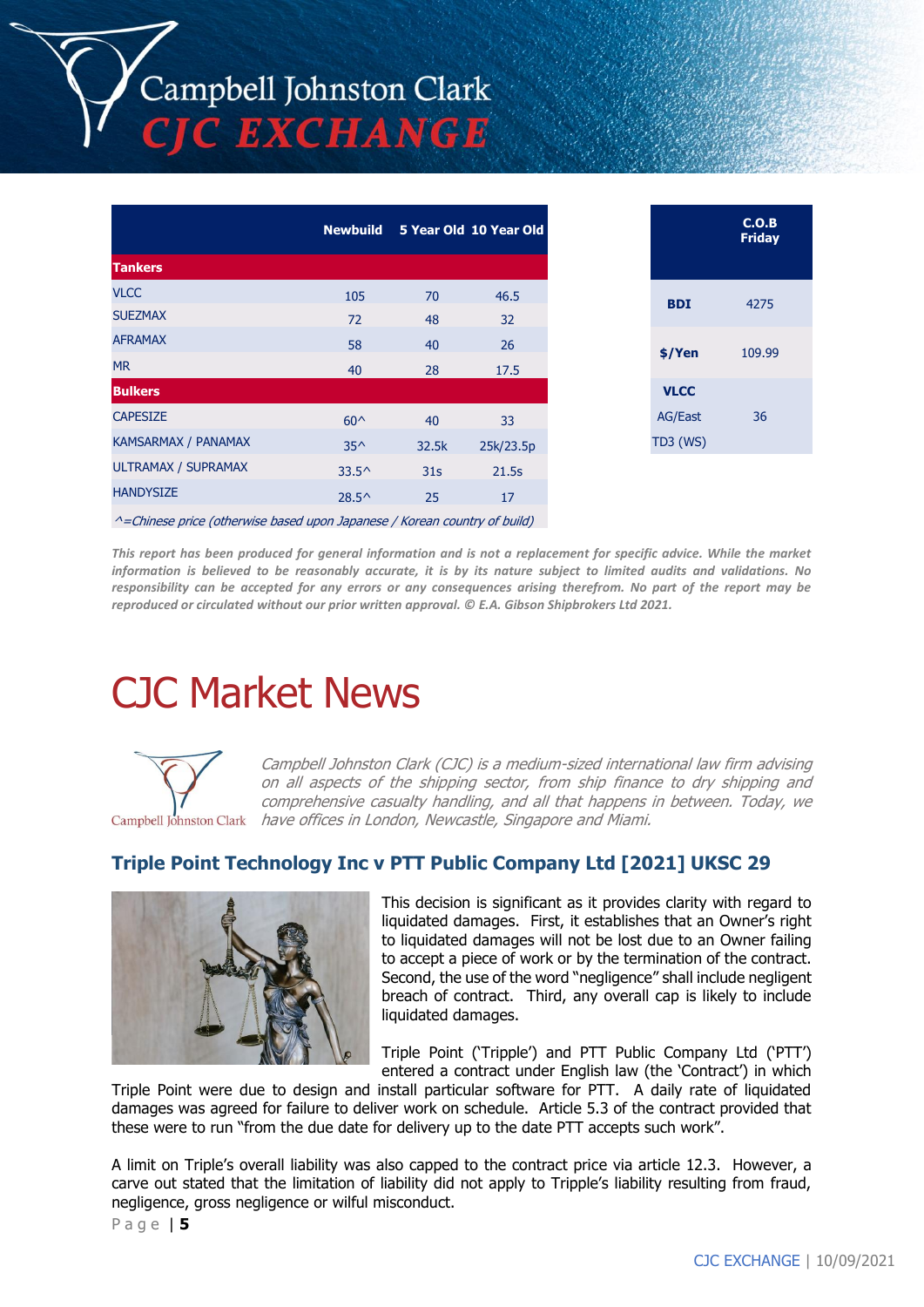

An issue arose between parties when there was a delay in production and Triple was unable to deliver work on time. When payment of invoices was required by PTT, it refused, claiming such invoices were not payable. Tripple then stopped work and PTT subsequently terminated the contract. Tripple commenced proceedings seeking payment of the invoices and PTT counterclaimed for damages due to delay. The matter made its way to the Supreme Court.

The Supreme Court had a number of questions to contend with. Firstly, were liquidated damages payable with regard to work Triple never completed or which was never accepted by PTT? The court of appeal had agreed with the argument by Triple that "up to the date PTT accepts such work" in article 5.3 meant PTT was not entitled to liquidated damages concerning work which was not completed or accepted. The Supreme Court allowed the appeal and found that the wording of article 5.3 meant that liquidated damages would indeed apply to the delay even if the work was never completed. Liquidated damages stopped running upon termination of the contract, with any accrued liquidated damages still payable. Owners then have a claim for damages generally.

Secondly, the court considered the meaning of the word negligence in the context of article 12.3 of the Contract. More specifically, whether the word negligence covers a negligent breach of contract or a separate independent tort of negligence outside the contract. The Supreme Court again allowed the appeal, ultimately finding that it was not appropriate to depart from the already accepted meaning of 'negligence' in English law. No justification, and no realistic example of an independent tort had been provided, therefore the ordinary meaning of the word could not be stretched to mean that damages for a negligent breach are not covered by the liability cap. As per Lord Leggatt in his judgement, "a further reason for giving the word "negligence" its straightforward and ordinary legal meaning is that clear words are necessary before the court will hold that a contract has taken away valuable rights or remedies which one of the parties to it would have had at common law".

Lastly, on the issue of whether the overall cap on liability (i.e. to the contract price) included any liquidated damages incurred. The Supreme Court dismissed the appeal and concluded that liquidated damages were to be included in the cap established at 12.3 of the Contract.

## **Increase in Vessel Detentions for Illegal Anchoring in Indonesian Waters**



The Indonesian authorities have long campaigned against illegal anchoring in their waters, and the Indonesian Navy have in the past detained vessels for anchoring without the requisite permissions. Criminal charges are also capable of being levied against the vessel and its crew for engaging in such illegal activity.

Recent cases indicate that there is now an increased enforcement focus on vessels anchored off Bintan Island and other Riau Islands. These waters are close to major shipping lanes and are also sometimes mistakenly taken for the outer port limits of Singapore. Further confusion is

caused by the fact that the boundaries of Indonesian waters and designated anchorages are often not marked on navigational charts.

Shipowners are therefore being advised to contact local agents before anchoring vessels in the area. Any vessel anchoring in Indonesian waters must be cleared by the authorities prior to arrival and upon departure and must also pay any applicable dues. This applies to all vessels even if there is no other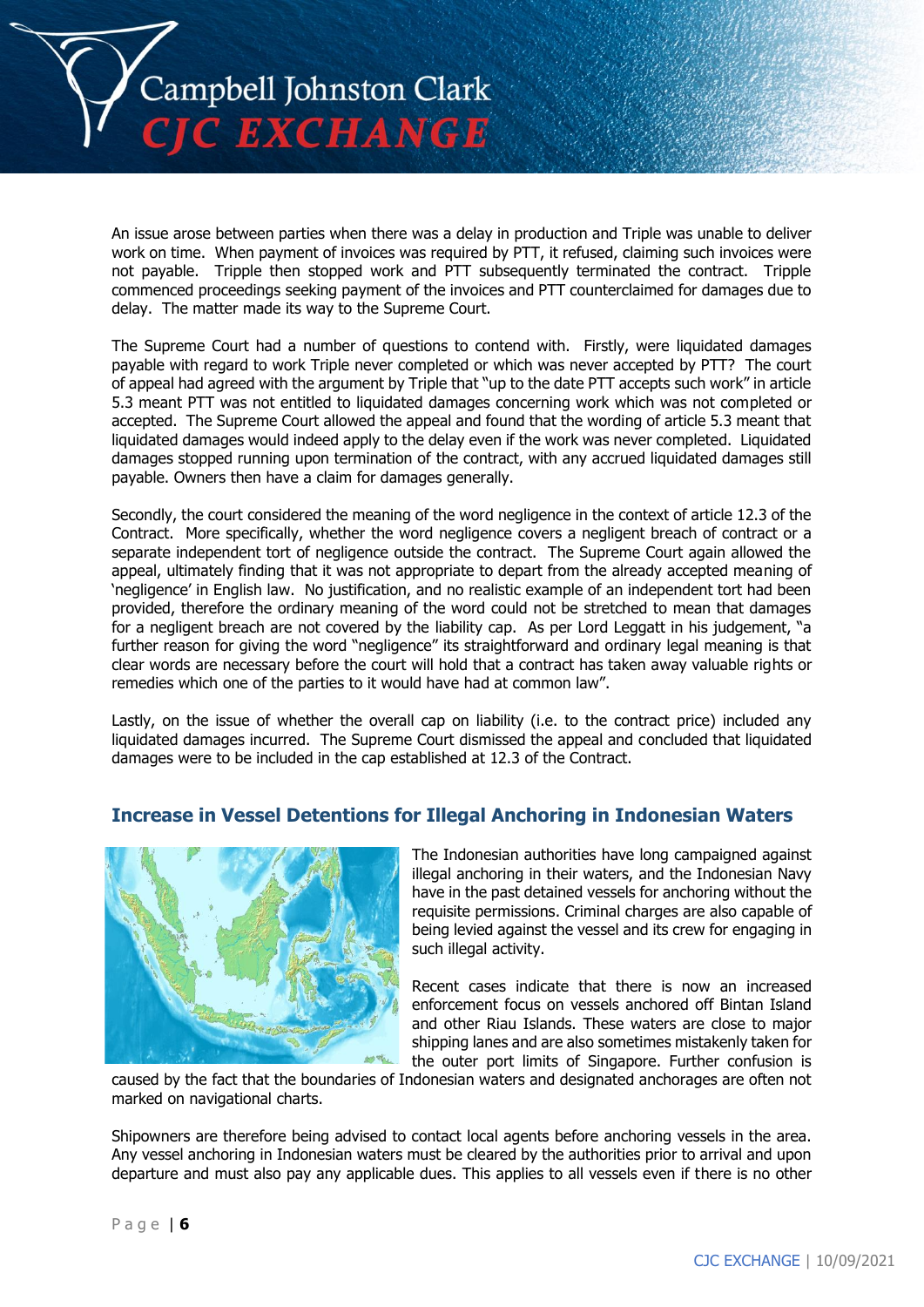

intended activity beyond anchoring, for example cargo operations, crew changes, taking on stores or supplies.

It is also worth noting that all transhipment activities in Indonesian waters, including the operation of launch boats carrying stores or crew, are restricted to Indonesian-flagged vessels with Indonesian crews. The Indonesian Navy strictly upholds the law in this respect. It can be a lengthy process to get a vessel and its Master released from detention and the time taken can be anything from a few weeks to a few months.

# **Mediterranean Shipping Company Commits to Net Zero by 2050**



Mediterranean Shipping Company (MSC), the second largest container shipping group in the world, announced its commitment to reach net zero carbon emissions by 2050 at London International Shipping Week on Wednesday. Chief executive Soren Toft said the privately owned Italian-Swiss conglomerate aimed to achieve carbon neutrality within 30 years following pledges by peers such as Denmark's Maersk and France's CMA CGM.

Shipping contributes almost 3% of global CO2

emissions but the sector is difficult to decarbonise because alternative fuels such as hydrogen, ammonia and methanol cannot yet be produced at scale without generating emissions.

Pressure is mounting on the industry to raise its commitment to decarbonisation beyond the current aim set by members of the International Maritime Organization of at least halving the industry's greenhouse gas emissions by 2050 from 2008 levels.

MSC said in 2020 it recorded a 44.3 per cent reduction in relative CO2 emissions compared with a 2008 baseline. Critical months lie ahead for decarbonising shipping, with world leaders gathering for COP26 in Glasgow and the next large climate change meeting at the IMO in November. The global regulator plans to revise its global emissions reduction target by 2023.

Zero emission ship technologies look likely to be developed by the middle of the century, but governments need to agree on a global carbon tax to make the cost of green fuels competitive with heavy fuel oil.

MSC is set to overtake Maersk as the industry's largest company by vessel capacity. It is the sixth largest emitter of carbon dioxide in the EU, according to Transport & Environment, a European campaign group.

For more information, please contact:

James Clayton Tel: +44 (0) 207 855 9669 Email: [jamesc@CJCLaw.com](mailto:jamesc@CJCLaw.com) [www.cjclaw.com](http://www.cjclaw.com/)

P a g e | **7** Gibson Shipbrokers Tel: +44(0) 20 7667 1000